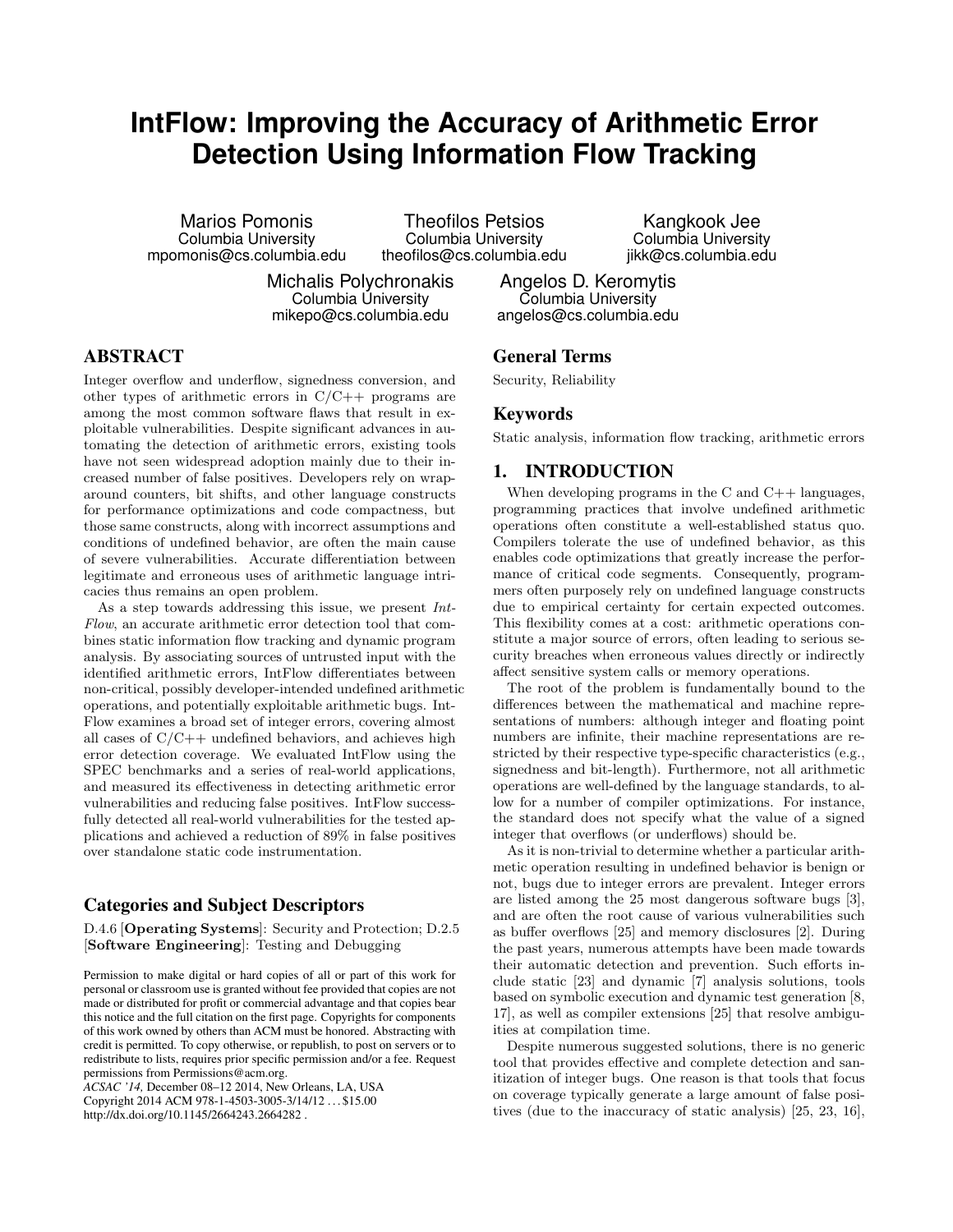while those that focus on accuracy provide poor coverage (as they rely on dynamic analysis or dynamic test generation) [\[10,](#page-9-8) [17,](#page-9-6) [19,](#page-9-9) [20\]](#page-9-10). Furthermore, existing tools typically focus only on certain integer error classes (mainly overflows and underflows) and as a result they do not provide broad spectrum protection. The most crucial reason, however, is the inherent difficulty of prevention mechanisms to differentiate between critical integer errors that may lead to exploitable vulnerabilities, from intentional uses of wraparound behavior, type castings, bit shifts, and other constructs that serve application-specific purposes.

As a step towards addressing these issues, in this paper we propose an approach that combines static code instrumentation with information flow tracking to improve the accuracy of arithmetic error detection, focusing on reducing the number of false positives, i.e., developer-intended code constructs that violate language standards. Our tool, IntFlow, uses information flow tracking to reason about the severity of arithmetic errors by analyzing the information flows related to them. The main intuition behind this approach is that arithmetic errors are critical when i) they are triggered by or depend on values originating from untrusted locations, or ii) a value affected by an arithmetic error propagates to sensitive locations, such as the arguments to functions like malloc() and strcpy().

To demonstrate the effectiveness of our approach, we evaluated IntFlow with real world programs and vulnerabilities and verified that it successfully identifies all the real world vulnerabilities for the applications of our testbed, generating 89% less false positives compared to IOC [\[10\]](#page-9-8), our reference arithmetic error detection tool.

Our work makes the following contributions:

- We present an accurate arithmetic error detection approach that combines static information flow tracking and dynamic program analysis.
- We present IntFlow, our prototype implementation for this approach, which operates as an LLVM add-on. IntFlow is freely available as an open source project.<sup>[1](#page-1-0)</sup>
- We evaluate IntFlow using real-world programs and vulnerabilities. Our results demonstrate that IntFlow achieves improved detection accuracy compared to previous solutions, as it suppressed more than 89% of the false positives reported by IOC [\[10\]](#page-9-8).

#### 2. BACKGROUND

To effectively deal with integer errors in real world applications, it is necessary to first define what is considered an error. Doing so is not trivial, as apart from the mere examination of conformance to the language standard, we must also examine whether pieces of seemingly erroneous code from the perspective of the language specification—are explicitly written in that way due to the developer's intention, typically for performance, convenience, or other reasons.

In this section, we discuss how the  $C/C++$  language standards define correctness for arithmetic operations, and examine why developers often write code that deviates from the language specification. We also present examples of exploitable vulnerabilities caused by integer errors, and demonstrate the importance of good programming practices.

## 2.1 Integer Errors and Undefined Behavior

Although the C and  $C_{++}$  language standards explicitly define the outcome of most integer operations, a number of corner cases are left undefined. As an example, the C11 standard considers an unsigned integer overflow as a welldefined operation, whose result is the minimum value obtained after the wrap-around, while leaving signed integer overflows undefined. This choice facilitates compiler implementations to handle them in a way that produces optimized binaries [\[24\]](#page-9-11). For instance, signed integer overflows (or underflows) enable compiler developers to implement an optimization that infers invariants from expressions such as  $i+1$ > i and replaces them with a constant Boolean value [\[5\]](#page-9-12).

Table [1](#page-1-1) lists special cases of integer operations and their definedness. It should be noted that although more instances of undefined behavior (not necessarily restricted to integer operations) are declared in the language specification, we only consider those relevant to this work.

<span id="page-1-1"></span>

| <b>Arithmetic Operation</b>   | <b>Definedness</b>     |
|-------------------------------|------------------------|
| Unsigned overflow (underflow) | defined                |
| Singed overflow (underflow)   | undefined              |
| Signedness conversion         | undefined*             |
| Implicit type conversion      | undefined <sup>*</sup> |
| Oversized/negative shift      | undefined              |
| Division by zero              | undefined              |

∗ if value cannot be represented by the new type

Table 1: Summary of defined and undefined arithmetic operations according to the C/C++ language specification.

As in practice not all cases of undefined behavior necessarily result in actual errors, the difficulty of dealing with these types of bugs lies in distinguishing critical integer errors from developer-intended violations of the standard. The intention of a developer, however, cannot be formally defined or automatically derived, as the code patterns used in a piece of code are deeply related to the author's knowledge, preference, and programming style.

Although writing code that intentionally relies on undefined operations is generally considered a bad programming practice (as the outcome of those operations can be arbitrary, depending on the architecture and the compiler), there are several cases in which the community has reached consensus on what is the expected behavior of the compiler in terms of the generated code, mainly due to empirical evidence. This explains why idioms that take advantage of undefined behavior are still so prevalent: although according to the standard the result of an operation is undefined, developers have an empirically derived expectation that compilers will always handle such cases in a consistent manner.

This expectation creates serious complications whenever developers check the validity of their code with state-of-theart static analysis tools. These tools evaluate code based on strict conformance to the language specification, and consequently generate a large amount of false positives. Thus, the generated reports are often overlooked by developers who struggle to spot which of the reported bugs are actual errors. Unfortunately, tools based on dynamic code analysis also do not provide strong guarantees in these cases, as they suffer from low code coverage.

<span id="page-1-0"></span><sup>1</sup>http://nsl.cs.columbia.edu/projects/intflow/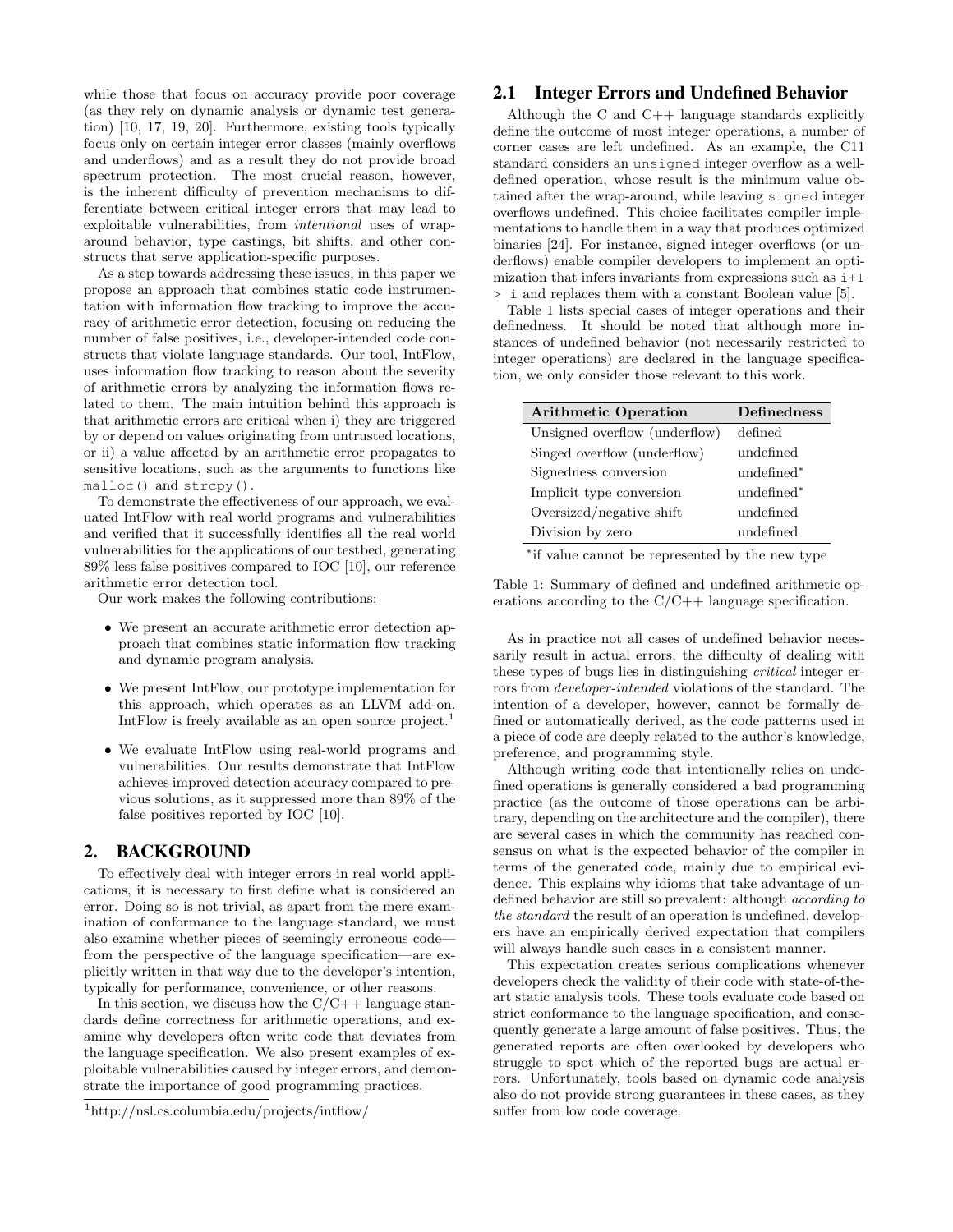```
UINT\_MAX = (unsigned) -1;INT\_MAX = 1 << \overline{(INT\_WIDTH - 1)} - 1;
```
Listing 1: Widely used idioms that according to the standard correspond to undefined behavior.

```
1 /∗ struct containing image data, 10KB each ∗/
2 img_t *table_ptr;
3 unsigned int num_imgs = get_num_imgs();
4 ...
5 unsigned int alloc_size = sizeof(img_t) * num_imgs;
6 ...
\tau table_ptr = (img_t*) malloc(alloc_size);
 8 ...
9 for (i = 0; i < num_imgs; i++)
10 \{ \text{table\_ptr}[i] = \text{read\_img}(i); \} /* heap overflow */
```
Listing 2: An unsigned integer overflow as a result of a multiplication (line 5), which results in an invalid memory allocation (line 7) and unintended access to the heap (line 10).

To further illustrate the complexity of this issue, in the following we present two characteristic integer error examples and discuss the complications introduced by the use of undefined operations.

## <span id="page-2-4"></span>2.2 Integer Error Examples

While the task of automatically detecting undefined arithmetic operations is relatively easy, the true difficulty lies in identifying the developer's intention behind the use of constructs that violate the language standard.

As an example, Listing [1](#page-2-0) presents two C statements in which developers intentionally rely on undefined behavior, mainly to achieve persistent representation across different system architectures. Both are based on assumptions on the numerical representation used by the underlying system (two's complement). Line 1 shows a case of signedness casting in which the original value cannot be represented by the new type. In Line 2, a shift operation of  $INT$  WIDTH  $- 1$  is undefined<sup>[2](#page-2-1)</sup> but it conventionally returns the minimum value of the type, while the subtraction operation incurs a signed underflow which is also undefined. Although these cases are violations of the language standard, the desirable operation of an integer overflow checker would be to not report them, as they correspond to developer-intended behavior otherwise, such cases are considered false positives [\[10\]](#page-9-8).

In contrast, in the example of Listing [2,](#page-2-2) the unsigned integer variable (alloc\_size) might overflow as a result of the multiplication operation at line 5. This behavior is well-defined by the standard, but the overflow may result in the allocation of a memory chunk of invalid (smaller) size, and consequently, to a heap overflow. An effective arithmetic error checker should be able to identify such potentially exploitable vulnerabilities as it is clear that the developer did not intend for this behavior.

## <span id="page-2-5"></span>3. APPROACH

The security community is still unsuccessful in completely eliminating the problem of integer errors even after years of effort [\[10,](#page-9-8) [17,](#page-9-6) [25,](#page-9-1) [23\]](#page-9-3). One of the main reasons is the difficulty in distinguishing critical errors, which may lead to reliability issues or security flaws, from uses of undefined constructs stemming from certain programming practices. The latter are regarded as errors by rigorous static checkers like IOC, as they strictly follow the language standard and report all violations found. In this work, we attempt to pinpoint critical, possibly exploitable arithmetic errors among all arithmetic violations, which include numerous less critical and often developer-intended uses of undefined behavior. Although many programming choices deviate from the language specification, IntFlow examines the conditions under which such constructs signify critical bugs, by focusing only on detecting errors that might break the functionality of the program or lead to a security flaw.

Before describing IntFlow's design, we first provide a concrete definition of what we consider critical arithmetic errors.

<span id="page-2-3"></span>Definition 1. An arithmetic error is potentially critical if it satisfies any of the following conditions:

- 1. At least one of the operands in an erroneous arithmetic operation originates from an untrusted source.
- 2. The result of an erroneous operation propagates to a sensitive program location.

As capturing the intention of developers is a hard problem, IntFlow focuses on the detection of arithmetic errors that might constitute exploitable vulnerabilities or cause reliability issues. This is achieved not only by focusing on the identification of violations according to the language standard, which in itself is a tractable problem, but also by considering the information flows that affect the erroneous code. The rationale behind this definition is that (1) arithmetic errors influenced by external and potentially untrusted sources, such as sockets, files, and environment variables, may be exploited through carefully crafted inputs, and (2) arithmetic errors typically result in severe vulnerabilities when they affect sensitive library and system operations, such as memory allocation and string handling functions.

The two conditions of Definition [1](#page-2-3) are reflected in IntFlow by two different modes of operation, blacklisting and sensitive (in addition to a third whitelisting mode), discussed in Section [4.3.](#page-3-0) Although the existence of either condition is an indication of a critical error, arithmetic violations for which both conditions hold are more severe, as they can potentially allow input from untrusted sources to misuse critical system functions—IntFlow's different modes of operation can be combined to detect such errors.

Figure [1](#page-3-1) visualizes the definition with different types of information flows that may involve erroneous arithmetic operations. Critical errors are related to information flows that originate from untrusted inputs, or that eventually reach sensitive operations, such as system calls, through value propagation. In cases where the input of an arithmetic operation is untrusted (Definition [1.](#page-2-3)1) or a sensitive sink is reached (Definition [1.](#page-2-3)2), the error is flagged as critical. In contrast, arithmetic errors influenced only by benign inputs are considered less likely to be used in exploitation attempts.

The information flow based approach enables us to handle cases similar to the examples presented in Section [2.2.](#page-2-4) Int-Flow can also silence error reports caused by statements similar to those presented in Listing [1,](#page-2-0) since it can trace that the

<span id="page-2-1"></span><sup>2</sup>According to the C99 and C11 standards. The C89 and C90 (ANSI C) standards define this behavior.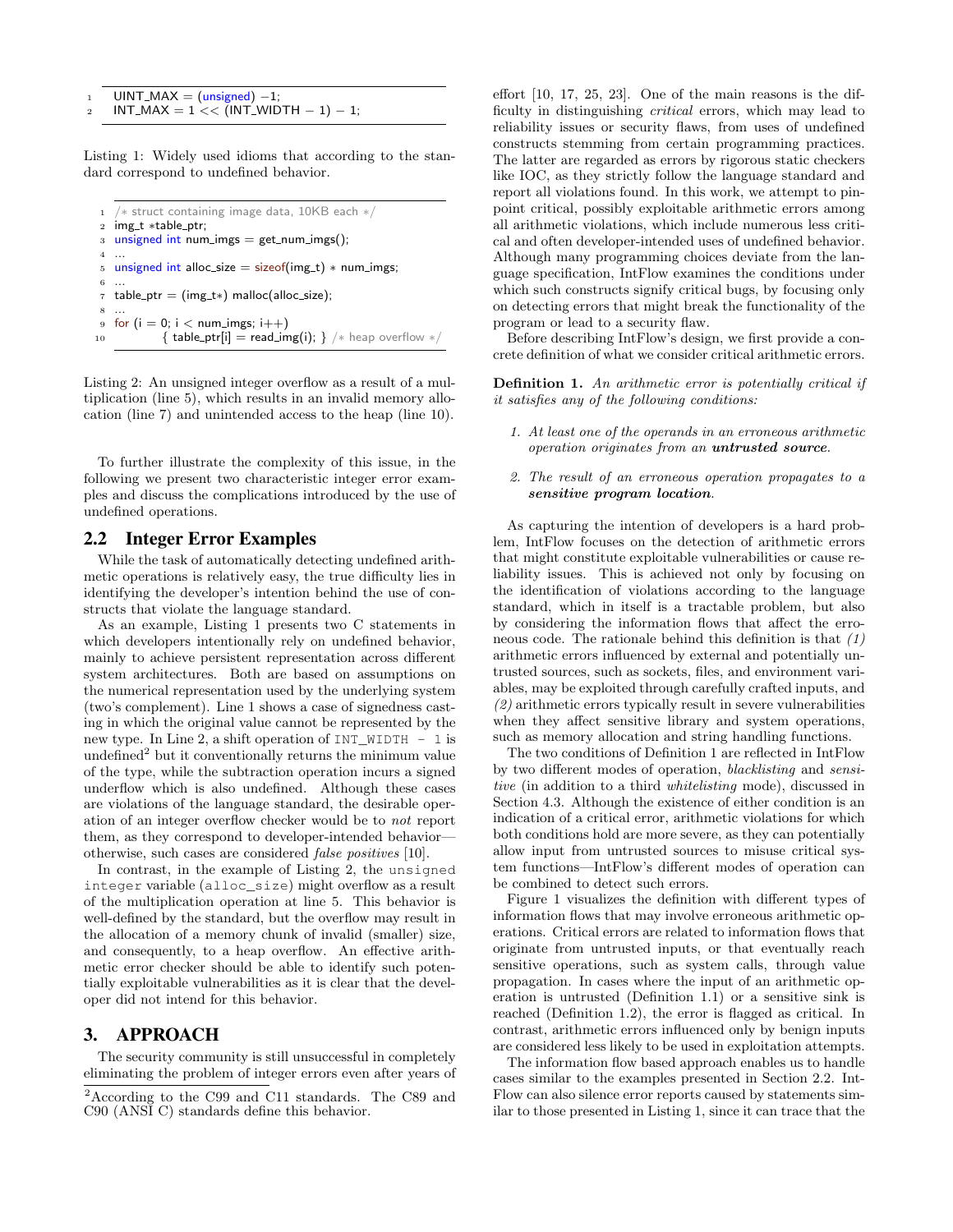<span id="page-3-1"></span>

Figure 1: Information flows to and from the location of an arithmetic error.

origin of the value that leads to the undefined behavior is a constant initialization which is de facto developer-intended. The code snippet in Listing [2,](#page-2-2) contains two different types of flows. The first one connects get\_num\_imgs() (line 3) with the multiplication operation (line 5) while the second one connects the result of the multiplication with a memory allocation function (line 7), which is considered a sensitive program location. The former is a Type 1 flow because the value of the multiplication operand originates from an untrusted input, while the latter is a Type 2 flow since the result of the operation affects a sensitive function call. Int-Flow would detect and report arithmetic errors caused by maliciously crafted inputs in both cases.

#### 4. DESIGN AND IMPLEMENTATION

In this section we present the design and implementation of IntFlow, a tool that combines information flow tracking (IFT) [\[18\]](#page-9-13) with a popular integer error checking tool [\[10\]](#page-9-8) to improve the accuracy of arithmetic error detection. The main goal of IntFlow is to reduce the number of false positives produced by other static arithmetic error checkers. In this context, the term "false positive" refers to reporting developer-intended violations as critical errors. Although from the perspective of the language standard these correspond to erroneous code, the prevalence of such constructs makes reports of such issues a burden for security analysts, who are interested only in critical errors that may form exploitable vulnerabilities.

#### 4.1 Main Components

IOC operates at the abstract syntax tree (AST) level pro-duced by Clang [\[1\]](#page-9-14), a  $C/C++$  front-end of LLVM [\[14\]](#page-9-15). It instruments all arithmetic operations, as well as most of unary, casting, and type conversion operations. In contrast to previous tools that focus on a subset of integer errors (typically overflows and underflows), IOC provides protection against a broader range of integer errors. Even though it focuses mainly on errors with undefined behavior based on the language standards, it can also protect against errors that do not fall into this category, covering most of the integer error classes presented in Table [1.](#page-1-1)

IOC instruments all arithmetic operations that may lead to an erroneous result, and inserts checks accordingly. Essentially, for each integer operation inside a basic block, additional basic blocks that implement the error-checking logic are added and users are allowed to register callback functions for error handling. Similarly to other integer error detection systems, the fact that IOC instruments blindly all arithmetic operations is a major source of false positives, while IntFlow's active provisioning allows it to reduce false positives by eliminating checks for non-critical violations. IOC is a major component of our architecture, as it provides assurance that all potentially serious arithmetic errors can be checked. It is then up to the information flow analysis to identify and report only the critical ones.

For IntFlow's information tracking mechanism we employ llvm-deps [\[18\]](#page-9-13), an LLVM compiler pass implementing static information flow tracking in a manner similar to classic data flow analysis [\[5\]](#page-9-12). It is designed as a context sensitive (inter-procedural) analysis tool that allows forward and backward slicing on source and sink pairs of our choice using the DSA [\[15\]](#page-9-16) algorithm. DSA performs context-sensitive, unification-based points-to analysis that allows us to track data flows among variables referred by pointer aliases. It is important to note that the analysis scope of llvm-deps is limited to a single object file, as it is implemented as a compile-time optimization pass and not as a link-time optimization pass. Finally, due to the use of llvm-deps, Int-Flow only examines explicit flows during its IFT analysis and ignores possible implicit flows.

#### 4.2 Putting It All Together

Figure [2](#page-4-0) illustrates the overall architecture of IntFlow: IOC adds checks to the integer operations that are exposed by Clang in the AST and then llvm-deps performs static IFT analysis on the LLVM intermediate representation (IR). To reduce unnecessary checks that may lead to false positives, IntFlow uses llvm-deps to examine only certain flows of interest. As discussed in the previous section, Int-Flow examines only flows stemming from untrusted sources, or ending to sensitive sinks. Initially, IntFlow performs forward slicing: starting from a particular source used in a potentially erroneous arithmetic operation, it examines whether the result of the operation flows into sinks of interest. Once such a source is found, IntFlow performs backward slicing, to verify that the sink is actually affected by it. Since the flow tracking mechanism does not offer full code coverage, we employ this two-step process to gain confidence on the accuracy of the flow and verify its validity. Once the source is reached when using backward slicing starting from the sink, the flow is considered established.

After compiling and linking the IR, the resulting binary is exercised to identify critical errors, since the error checking mechanism triggers dynamically. Developers should execute the augmented binary with a broad range of inputs to exercise as many execution paths as possible, and identify whether they cause critical errors that can potentially lead to exploitable vulnerabilities.

#### <span id="page-3-0"></span>4.3 Modes of Operation

As discussed in Section [3,](#page-2-5) IntFlow uses two different types of information flow to pinpoint errors. The first associates untrusted inputs with integer operations while the second associates the result of integer operations with its use in sensitive system functions. Once IOC inserts checks in all arithmetic operations that may lead to an error, IntFlow eliminates unnecessary checks by operating in one of the following modes:

• In blacklisting mode, IntFlow only maintains checks for operations whose operands originate from untrusted sources and removes all other checks.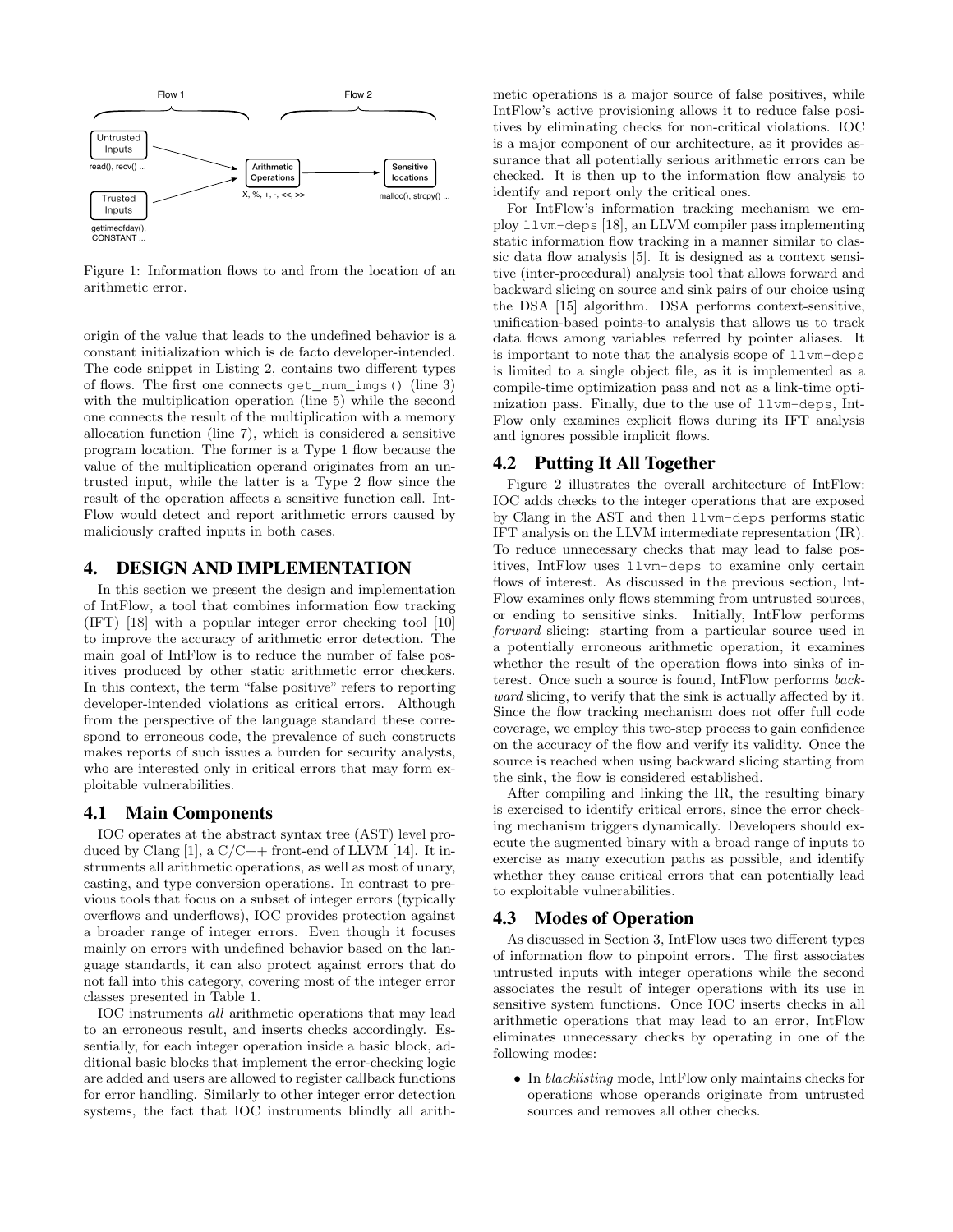<span id="page-4-0"></span>

Figure 2: Overall architecture of IntFlow.

- In sensitive mode, IntFlow only maintains checks for operations whose results may propagate to sensitive sinks.
- In *whitelisting* mode, all checks for operations whose arguments come from trusted sources are removed.

#### *4.3.1 Trusted and Untrusted Inputs*

For each operation that may result in an arithmetic error, IntFlow's IFT analysis determines the origin of the involved operands. IntFlow then classifies the origin as either trusted or untrusted, and handles it accordingly, using one of the following two modes of operation.

Blacklisting: Input sources that can be affected by external sources are considered untrusted, since carefully crafted inputs may lead to successful exploitation. If any of the operands has a value affected by such a source, IntFlow retains the error checking instrumentation. System and library calls that read from untrusted sources, such as read() and recv(), are examples of this type of sources.

Whitelisting: Erroneous arithmetic operations for which all operands originate from trusted sources are unlikely to be exploitable. Thus, for those cases, IntFlow safely removes the error checks inserted by IOC at the instrumentation phase. Before an operation is verified as safe, IntFlow needs to examine the origin of all data flowing to that operation. Values derived from constant assignments or from safe system calls and library functions, e.g., gettimeofday() or uname(), are typical examples of sources that can be trusted, and thus white-listed.

Following either of the above two approaches, IntFlow selects the unsafe integer operations that will be instrumented with protection checks. These modes of operation can be complemented by IntFlow's third mode, which refines the analysis results for the surviving checks.

#### *4.3.2 Sensitive Operations*

In this mode, IntFlow reports flows that originate from integer error locations and propagate to sensitive sinks, such as memory-related functions and system calls. Moreover, in contrast to the previous modes, whenever an integer error occurs, the error is not reported at the time of its occurrence, but only once it propagates as input into one of the sensitive sinks. This is very effective in suppressing false positives, since errors that do not flow to a sensitive operation are not generally exploitable.

To report errors at sensitive sink locations, IntFlow performs the following operations:

- Initially, the tool identifies all integer operations whose results may propagate into a sensitive sink at runtime. Any checks that do not lead to sensitive sinks are not exploitable and thus are eliminated. A global array is created for each sensitive sink, holding one entry per arithmetic operation affecting it.
- Whenever an integer operation generates an erroneous result, its respective entries in the affected global arrays are set to true. If the operation is reached again but without generating an erroneous result, before reaching a sensitive location, the respective entry is set to false, denoting that the result of the sensitive operation will not be affected by this operation.
- If the execution reaches a sensitive function, the respective global array is examined. Execution is interrupted if one or more entries are set to true, as an erroneous value from any previous integer operation may affect its outcome.

Essentially, IntFlow keeps track of all the locations in the code that may introduce errors affecting a sensitive sink at compilation time. Once a sensitive sink is reached during runtime, IntFlow examines whether any of the error locations associated with the sink triggered an error in the current execution flow and in that case terminates the program. Although it is better to combine the two modes to establish end-to-end monitoring and detection of suspicious flows, each mode can also be used independently: the first mode to generally reduce the number of false positives, and the second mode to detect exploitable vulnerabilities.

#### 4.4 Implementation

IntFlow is implemented as an LLVM [\[14\]](#page-9-15) pass written in  $\sim$ 3,000 lines of C++ code. Briefly, it glues together its two main components (IOC and llvm-deps) and supports finetuning of its core engine through custom configuration files.

IntFlow can be invoked by simply passing the appropriate flags to the compiler, without any further action needed from the side of the developer. Although IOC has been integrated into the LLVM main branch since version 3.3, for the current prototype of IntFlow we used an older branch of IOC that supports a broader set of error classes than the latest one. IntFlow's pass is placed at the earliest stage of the LLVM pass dependency tree to prevent subsequent optimization passes from optimizing away any critical integer operations. During compilation, arithmetic error checks are inserted by IOC, and then selectively filtered by IntFlow. Subsequent compiler optimizations remove the filtered IOC basic blocks.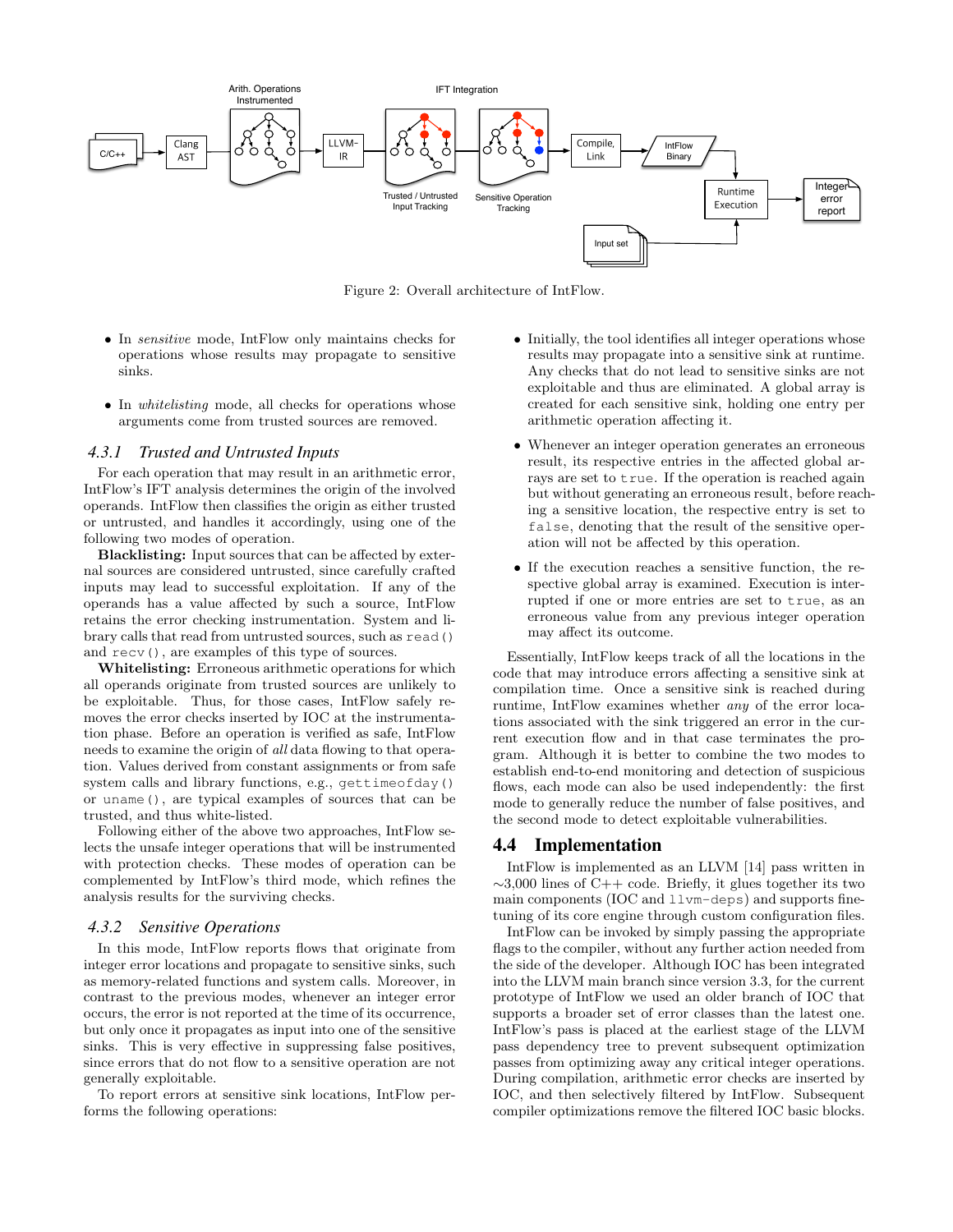IntFlow offers developers the option to explicitly specify arithmetic operations or sources that need to be whitelisted or blacklisted. In addition, it can be configured to exclude any specific file from its analysis or ignore specific lines of code. Developers can also specify the mode of operation that IntFlow will use, as well as override or extend the default set of sources and sinks that will be considered during information flow analysis. Finally, they can specify particular callback actions that will be triggered upon the discovery of an error, such as activating runtime logging or exiting with a suitable return value. These features offer great flexibility to developers, enabling them to fine-tune the granularity of the generated reports, and adjust the built-in options of IntFlow to the exact characteristics of their source code.

# <span id="page-5-4"></span>5. EVALUATION

In this section, we present the results of our experimental evaluation using our prototype implementation of IntFlow. To assess the effectiveness and performance of IntFlow, we look into the following aspects:

- What is the accuracy of IntFlow in detecting and preventing critical arithmetic errors?
- How effective is IntFlow in reducing false positives? That is, how good is it in omitting developer-intended violations from the reported results?
- When used as a protection mechanism, what is the runtime overhead of IntFlow compared to native execution?

Our first set of experiments aims to evaluate the tool's ability to identify and mitigate critical errors. For this purpose, we use two datasets consisting of artificial and realworld vulnerabilities. Artificial vulnerabilities were inserted to a set of real-world applications, corresponding to various types of MITRE's Common Weakness Enumeration (CWE) [\[4\]](#page-9-17). This dataset provides a broad test suite that contains instances of many different types of arithmetic errors, which enables us to evaluate IntFlow in a well-controlled environment, knowing exactly how many bugs have been inserted, as well as the nature of each bug. Likewise, our real-world vulnerability dataset consists of applications such as image and document processing tools, instant messaging clients, and web browsers, with known CVEs, allowing us to get some insight on how well IntFlow performs against real-world, exploitable bugs.

In our second round of experiments, we evaluate the effectiveness of IntFlow's information flow tracking analysis in reducing false positives, by running IntFlow on the SPEC CPU2000 benchmark suite and comparing its reported errors with those of IOC. IOC instruments all arithmetic operations, providing the finest possible granularity for checks. Thus, by comparing the reports produced by IntFlow and IOC, we obtain a base case for how many non-critical errors are correctly ignored by the IFT engine.

Finally, to obtain an estimate of the tool's runtime overhead, we run IntFlow over a diverse set of applications of varying complexity, and establish a set of performance bounds for different types of binaries. All experiments were performed on a system with the following characteristics:  $2 \times$ Intel(R) Xeon(R) X5550 CPU @ 2.67GHz, 2GB RAM, i386 Linux.

<span id="page-5-1"></span>

| Applications       | CWEs           |
|--------------------|----------------|
| Cherokee $1.2.101$ | $CWE-190$      |
| Grep $2.14$        | $CWE-191$      |
| Nginx 1.2.3        | <b>CWE-194</b> |
| Tcpdump 4.3.0      | <b>CWE-195</b> |
| W3C 5.4.0          | CWE-196        |
| Wget $1.14$        | <b>CWE-197</b> |
| Zshell 5.0.0       | CWE-369        |
|                    | CWE-682        |
|                    | <b>CWE-839</b> |

Table 2: Summary of the applications and CWEs used in the artificial vulnerabilities evaluation.

## 5.1 Accuracy

In all experiments for evaluating accuracy, we configured IntFlow to operate in whitelisting mode, since this mode produces the greatest number of false positives, as it preserves most of the IOC checks among the three modes. Thus, whitelisting provides us with an estimation of the worst-case performance of IntFlow, since the other two modes perform more fine-tuned instrumentation.

#### <span id="page-5-3"></span>*5.1.1 Evaluation Using Artificial Vulnerabilities*

To evaluate the effectiveness of IntFlow in detecting critical errors of different types, we used seven popular opensource applications with planted vulnerabilities from nine distinct CWE categories.<sup>[3](#page-5-0)</sup> Table [2](#page-5-1) provides a summary of the applications used and the respective CWEs.

Each application is replicated to create a set of test-case binaries. In every test-case binary—essentially an instance of the real-world application—a vulnerability is planted and then the application is compiled with IntFlow. Subsequently, each test-case binary is executed over a set of benign and malicious inputs (inputs that exploit the vulnerability and result in abnormal behavior). A correct execution is observed when the binary executes normally on benign inputs or terminates before it can be exploited on malicious inputs.

Overall, IntFlow was able to correctly identify 79.30% (429 out of 541) of the planted artificial vulnerabilities. The 20.7% missed are due to the accuracy limitations of the IFT mechanism, which impacts the ability of IntFlow to correctly identify flows, and also due to vulnerabilities triggered by implicit information flows (i.e., non-explicit data flows realized by alternate control paths), which our IFT implementation (llvm-deps) is not designed to capture. We discuss ways in which accuracy can be further improved in Section [7.](#page-8-0)

#### <span id="page-5-2"></span>*5.1.2 Mitigation of Real-world Vulnerabilities*

In our next experiment, we examined the effectiveness of IntFlow in detecting and reporting real-world vulnerabilities. For this purpose, we used four widely-used applications and analyzed whether IntFlow detects known integerrelated CVEs included in these programs. Table [3](#page-6-0) summarizes our evaluation results. IntFlow successfully detected all the exploitable vulnerabilities under examination. From this small-scale experiment, we gain confidence that IntFlow's

<span id="page-5-0"></span><sup>3</sup>The modified applications for this experiment were provided by MITRE for testing the detection of integer error vulnerabilities, as part of the evaluation of a research prototype [\[6\]](#page-9-18).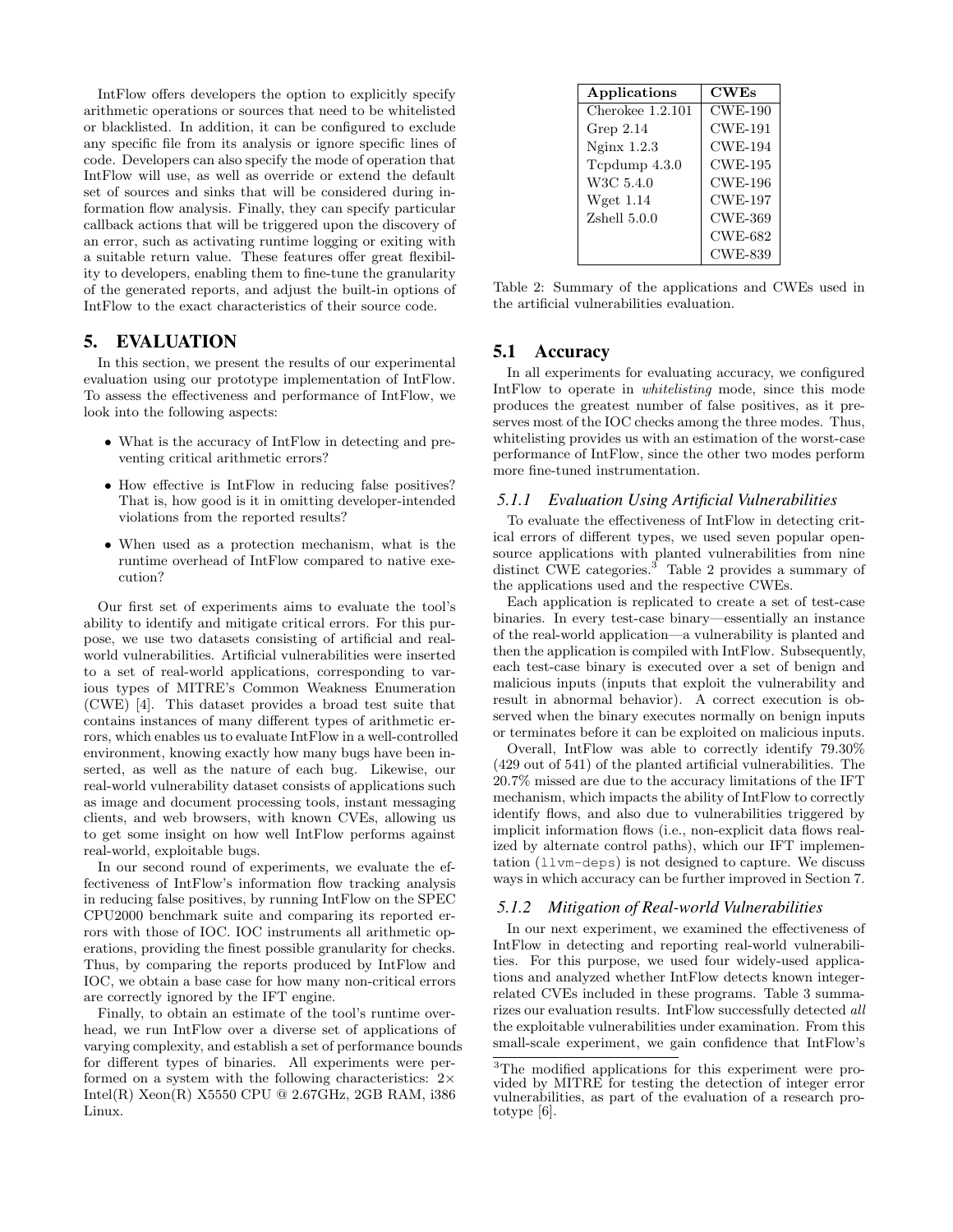<span id="page-6-0"></span>

| Program     | <b>CVE</b> Number | Type             | Detected? |
|-------------|-------------------|------------------|-----------|
| Dillo       | CVE-2009-3481     | Integer Overflow | Yes       |
| <b>GIMP</b> | CVE-2012-3481     | Integer Overflow | Yes       |
| Swftools    | CVE-2010-1516     | Integer Overflow | Yes       |
| Pidgin      | CVE-2013-6489     | Signedness Error | Yes       |

Table 3: CVEs examined by IntFlow.

<span id="page-6-1"></span>

Figure 3: Number of critical and developer-intended arithmetic errors reported by IOC and IntFlow for the SPEC CPU2000 benchmarks. IntFlow identifies the same number of critical errors (dark sub-bars), while it reduces significantly the number of reported developer-intended violations.

characteristics are maintained when the tool is applied to real world programs, and therefore it is suitable as a detection tool for real-world applications.

#### *5.1.3 False Positives Reduction*

Reducing the number of false positives is a major goal of IntFlow, and this section focuses on quantifying how effective this reduction is. For our first measurement we used SPEC CPU2000, a suite that contains C and C++ programs representative of real-world applications. Since IOC is a core component of IntFlow, we chose to examine the same subset of benchmarks of CPU2000 that was used for the evaluation of IOC to measure the improvements of IntFlow's IFT in comparison to previously reported results [\[10\]](#page-9-8). We ran the SPEC benchmarks using the "test" data sets for both IOC and IntFlow, so that we could manually analyze all the reports produced by IOC and classify them as true or false positives, Once all reports were categorized based on Definition [1,](#page-2-3) we examined the respective results of IntFlow. We report our findings in Figure [3.](#page-6-1)

IntFlow was able to correctly identify all the critical errors (64 out of 64) triggered during execution, and reduced the reports of developer-intended violations by ∼89%.

#### *5.1.4 Real-world Applications*

In Section [5.1.2](#page-5-2) we demonstrated how IntFlow effectively detected known CVEs for a set of real-world applications. Here, we examine the reduction in false positives achieved when using IntFlow's core engine instead of static instrumentation with IOC alone. To collect error reports, we ran

<span id="page-6-2"></span>

|         | Overall | Dillo | $\Box$ Gimp $\Box$ Pidgin | SWFTools |
|---------|---------|-------|---------------------------|----------|
| ЮС      | 330     | 21    | 231                       | 68       |
| IntFlow | 82      | 26    |                           | 43       |

Table 4: Number of False Positives reported by IOC and IntFlow for the real-world programs of Section [5.1.2.](#page-5-2)

each application with benign inputs as follows: for Gimp, we scaled the ACSAC logo and exported it as GIF; for SWFTools, we used the pdf2swf utility with a popular ebook as input; for Dillo, we visited the ACSAC webpage and downloaded the list of notable items published in 2013; and for Pidgin, we performed various common tasks, such as registering a new account and logging in and out. Table [4](#page-6-2) shows the reports generated by IOC and IntFlow, respectively.

Overall, IntFlow was able to suppress 75% of the errors reported by IOC during the execution of the applications on benign inputs. Although this evaluation does not provide full coverage on the number of generated reports (for instance, we did not observe any false positives for pidgin with the tests we performed), it allows us to obtain an estimate of how well IntFlow performs in real world scenarios.

As the last part of our false positive reduction, we exercised vanilla versions of each application used in Section [5.1.1](#page-5-3) over sets of benign inputs and examined the output. Since those inputs produce the expected output, we assume that all reported violations are developer-intended either explicitly or implicitly. With this in mind, we compared the error checks of IntFlow with those of IOC to quantify the ability of IntFlow in removing unnecessary checks. Overall, IntFlow eliminated 90% of the false checks (583 out of 647) when tested with the default set of safe inputs. This reduction was achieved due to the successful identification of constant assignments and the whitelisting of secure system calls, as discussed in Section [3.](#page-2-5)

It should be noted that the effectiveness in the reduction of false positives is highly dependent on the nature of each application, as well as on the level of the execution's source coverage. That is, the more integer operations occur throughout the execution, the greater the expected number of false positives. For instance, Gimp's functionality is tightly bound to performing arithmetic operations for a number of image processing actions, and thus IOC reports many errors, most of which are developer-intended, while Dillo does not share the same characteristics and as a result exhibits a smaller reduction in false positives.

#### <span id="page-6-3"></span>5.2 Runtime Overhead

Although IntFlow was not designed as a runtime detection tool but rather as an offline integer error detection mechanism, one may wonder whether it could be customized to offer runtime detection capabilities. In this section, we seek to examine the performance of IntFlow for various applications, when running them with all the automatically inserted arithmetic error checks. For this purpose, we perform a set of timing measurements on the applications used in Section [5.1.1.](#page-5-3) For each run, we measured the time that was required to complete a series of tasks for each of IntFlow's modes of operation, and then normalized the running time with respect to the runtime of the native binary. Reported results are mean values over ten repetitions of each experiment, while the reported confidence intervals correspond to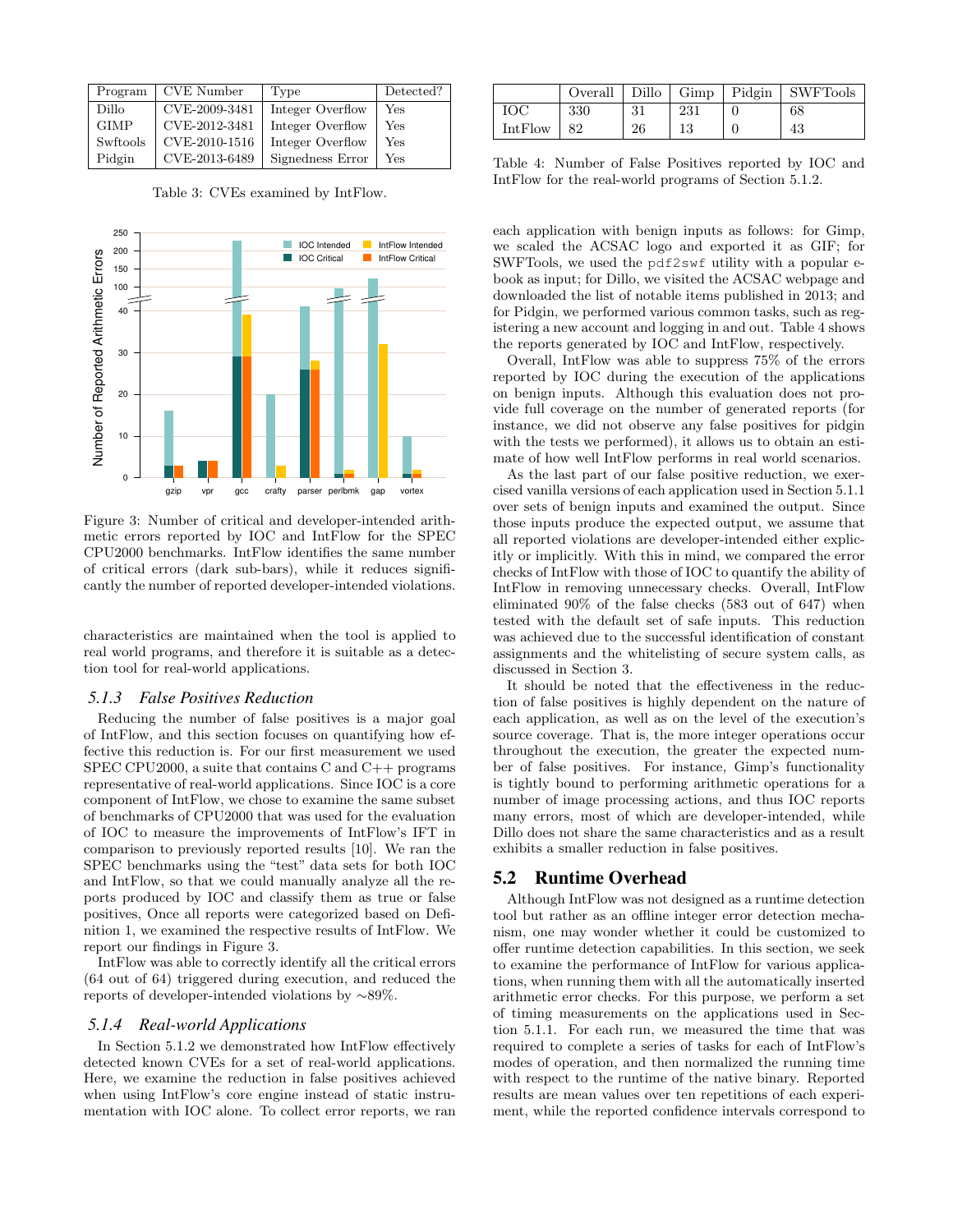<span id="page-7-0"></span>

Figure 4: Runtime overhead for the applications of Section [5.1.1](#page-5-3) (normalized over native execution).

95%. We ran all binaries natively, and measured user time with the time utility.

For grep, we search for strings that match a complex regular expression in a 1.2GB file. For wget, we download a 1GB file over a 1Gbit/s link from a remote server. For zshx, we execute a series of shell commands, and for tcpdump we examine packets from a 5.8GB pcap file. For the web servers, Cherokee was configured for IPv4 only, while for Nginx all configurations options were left to their default setting. We measured performance using Apache's ab benchmarking utility and static HTML files.

Figure [4](#page-7-0) shows the results of our evaluation. IntFlow incurs high overhead in applications that involve a large number of integer operations, such as grep. [4](#page-7-1) We also notice high performance deviation for wget, wwwx, and tcpdump, as they are I/O bound. Although in such applications the overhead is rather prohibitive, and cancels out the benefits of using a static mechanism, in other cases, such as for the cher and nginx servers, the overhead is within an acceptable 20%. Thus, it could be the case that IntFlow might be used as a runtime defense for certain types of applications, i.e., I/O-bound. As each of IntFlow's modes of operation targets different flows and can be fine-tuned by developers, customization can result in different overheads, as different flows dominate the execution of different applications. This is the reason we observe different slowdowns per mode: depending on whether the dominating flows involve sensitive calls (e.g., web servers), the sensitive mode will be slower or faster than the other two modes, and so on.

## 6. RELATED WORK

During the past years, as the protection mechanisms against buffer overflows became more mature, great focus was placed upon efficiently dealing with integer overflows. This section summarizes the main characteristics of the several approaches that have been followed so far for addressing integer overflows and outlines the connection between the current work and existing research on the field.

#### 6.1 Static Analysis

Static analysis tools provide good coverage but generally suffer from a high rate of false positives. IntPatch [\[25\]](#page-9-1) is built on top of LLVM [\[14\]](#page-9-15) and detects vulnerabilities utilizing the type inference of LLVM IR. Similarly to our tool, Int-Patch uses forward & backward analysis to classify sources and sinks as sensitive or benign. Each sensitive variable is located through slicing. If a variable involved in an arithmetic operation has an untrusted source and the respective sink may overflow, IntPatch will insert a check statement after that vulnerable arithmetic operation. If an overflow result is used for sensitive actions such as memory allocations, IntPatch considers it a real vulnerability. Contrary to the current work though, IntPatch does not deal with all types of integer overflows and also does not address programmerinserted sanitization routines.

KINT [\[23\]](#page-9-3) is a static tool that generates constraints representing the conditions under which an integer overflow may occur. It operates on LLVM IR and defines untrusted sources and sensitive sinks via user annotations. KINT avoids path explosion by performing constraint solving at the function level and by statically feeding the generated constraints into a solver. After this stage, a single path constraint for all integer operations is generated. Unfortunately, despite the optimization induced by the aforesaid technique, the tool's false positives remain high and there is a need for flagging false positives with manual annotations in order to suppress them. Moreover, contrary to this work, KINT attempts to denote all integer errors in a program and does not make a clean distinction between classic errors and errors that constitute vulnerabilities.

SIFT [\[16\]](#page-9-7) uses static analysis to generate input filters against integer overflows. If an input passes through such filter, it is guaranteed not to generate an overflow. Initially, the tool creates a set of critical expressions from each memory allocation and block copy site. These expressions contain information on the size of blocks being copied or allocated, and are propagated backwards against the control flow, generating a symbolic condition that captures all the points involved with the evaluation of each expression. The free variables in the generated symbolic conditions represent the values of the input fields and are compared against the tool's input filters. A significant difference of this paper in comparison to SIFT is that the latter nullifies overflow errors but does not detect them nor examines whether they could be exploitable.

IntScope [\[21\]](#page-9-19) decompiles binary programs into IR and then checks lazily for harmful integer overflow points. To deal with false positives, IntScope relies on a dynamic vulnerability test case generation tool to generate test cases which are likely to cause integer overflows. If no test case generates such error, the respective code fragment is flagged appropriately. This approach varies significantly from the one used in our tool as it relies on the produced test cases to reveal a true positive: if a test case does not generate an overflow, that does not guarantee that no overflow occurs. In addition, IntScope regards all errors as generic, without focusing particularly on errors leading to vulnerabilities.

Finally, RICH [\[7\]](#page-9-4) is a compiler extension which enables programs to monitor their execution and detect potential attacks exploiting integer vulnerabilities. Although RICH is very lightweight, it does not handle cases of pointer aliasing and produces false positives in cases where developers inten-

<span id="page-7-1"></span><sup>4</sup>Based on our experience with the SPEC CPU2000 benchmarks, the overhead on benchmarks with very frequent integer operations, such as gzip, is in the range of ∼x10, prohibiting IntFlow from being used as a generic runtime detection mechanism for such applications.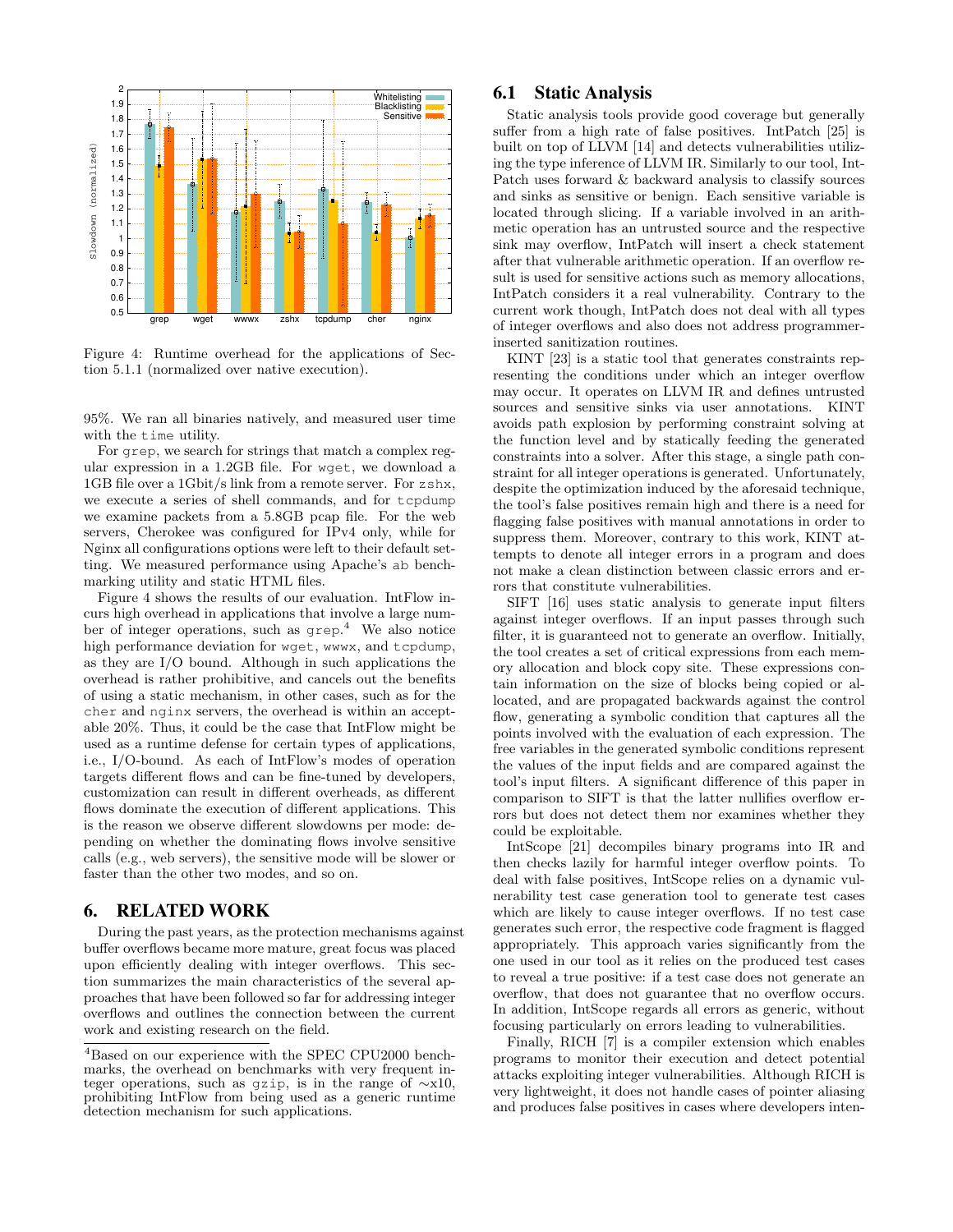tionally abuse the undefined behavior of  $C/C++$  standards, both of which are basic components of IntFlow's design.

# 6.2 Dynamic & Symbolic Execution

Dynamic Execution tools use runtime checks to prevent unwanted program behavior. IOC [\[10\]](#page-9-8) uses dynamic analysis to detect the occurrence of overflows in  $C/C++$  programs. The tool performs a compiler-time transformation to add inline numerical error checks and then relies on a runtime handler to prevent any unwanted behavior. The instrumentation transformations operate on the Abstract Syntax Tree (AST) in the Clang front-end, after the parsing, typechecking and implicit type conversion stages. IOC checks for overflows both in shifting and arithmetic operations and makes a clear distinction between well-defined and undefined behaviors, that is, it does not consider all overflows malicious. Our tool adopts this perspective and complements IOC in the sense that it addresses the issue of high false positives by integrating static instruction flow tracking to the performed analysis.

Symbolic Execution tools provide low false positives but can't easily achieve full coverage. They usually use dynamic test generation [\[11\]](#page-9-20) to detect violations. SmartFuzz [\[17\]](#page-9-6) generates a set of constraints defining unwanted behavior and determines whether some input could trigger an unwanted execution path. This tool does not require source code and makes use of the Valgrind framework for its symbolic execution and scoring. Coverage and bug-seeking queries are explored in a generational search, whilst queries from the symbolic traces are solved generating a set of new test cases. Thus, a single symbolic execution feeds the constraint solver with many queries, which themselves generate new test cases etc. KLEE [\[8\]](#page-9-5) uses symbolic execution to automatically generate tests that achieve high coverage for large-scale programs but it is not focused on integer errors, thus it does not achieve as good results against integer overflows as other tools that targeted towards integer operations.

# <span id="page-8-0"></span>7. DISCUSSION

#### 7.1 Static information flow tracking

A core component of IntFlow is llvm-deps [\[18\]](#page-9-13), which, as an implementation of static information flow tracking, is expected to provide good source code coverage with low runtime overhead. However, we should note that llvm-deps suffers from inherent inaccuracy issues, largely due to the limitations of its points-to analysis [\[15\]](#page-9-16) and due to its data flow analysis mechanism. These limitations are amplified when one wishes to extend the scope of the technique by performing inter-procedural analysis. Fortunately, as our experience revealed, sources and sinks typically reside within a single function. This can be viewed as an instance of the classic trade-off between accuracy and performance: for cases where accuracy has the maximum priority, we may choose to incorporate dynamic IFT [\[13\]](#page-9-21) and attempt to reduce any increased runtime overhead using techniques that combine static and dynamic analysis [\[12,](#page-9-22) [9\]](#page-9-23).

## 7.2 IntFlow for Runtime Detection

While the primary use case of IntFlow is to help users analyze existing code during the development phase by reducing the amount of false positives reported by previous tools, another use case is to deploy it as a runtime defense against

zero-day vulnerabilities. For this purpose, the two main issues that must be addressed are i) the increased runtime overhead due to the inserted checks, and ii) any remaining false positives after IntFlow's analysis.

The main source of runtime overhead, as shown in Section [5.2,](#page-6-3) can be attributed to IOC's checks, as it replaces each arithmetic operation with at least three basic blocks to perform the checking operation. Given the significance of the problem, there have been many previous proposals for implementing fast and efficient checking operations [\[22\]](#page-9-24), which IntFlow could adopt to improve performance.

As shown in Section [5,](#page-5-4) IntFlow was able to identify a large portion of the developer-intended violations in the programs under examination, but still missed some cases. In order to provide as broad coverage of false positives as possible, Int-Flow supports manual labeling of false positives. Developers can dedicate a separate off-line phase to apply IntFlow using a trusted input set over their application, and pinpoint the locations in which IntFlow falsely flags a benign operation as malicious. A more suitable solution for this use case would be the incorporation of dynamic IFT, which though would impose high runtime overhead, as already discussed.

## 7.3 Quality of the Produced Reports

Another advantage of IntFlow's design is the fact that its three different modes of operation offer an estimation of how critical a particular bug is. Errors reported by the sensitive mode have the highest risk, as they involve sensitive operations and are more likely to be exploitable. Likewise, in black-listing mode, IntFlow examines flows originating from untrusted locations and thus the produced reports are of moderate priority. Finally, the whitelisting mode is likely to generate the largest amount of warnings. Thus, if developers wish to examine as few locations as possible, e.g., due to limited available time for performing code auditing, they can first examine the reports generated by IntFlow in the sensitive mode, and if time permits then use the blacklisting mode, and so on.

Throughout our evaluation, we noticed that many of the reports generated by IntFlow follow a particular pattern, mainly due to code reuse from the side of developers. We believe that using simple pattern matching and lexical analysis of the source code, in combination with the reports of IntFlow, could further increase the accuracy with which Int-Flow classifies errors as malicious or not—the more the occurrences of a particular error, the more likely for this error to be developer-intended. We will explore this approach as part of our future work.

# 8. CONCLUSION

We have presented IntFlow, a tool that identifies a broad range of arithmetic errors and differentiates between critical errors and developer-intended constructs that rely on undefined behavior, which do not constitute potential vulnerabilities. IntFlow uses static information flow tracking to associate flows of interest with erroneous statements, and greatly reduces false positives without removing checks that would prevent the detection of critical errors. The results of our evaluation demonstrate the effectiveness of IntFlow in distinguishing between the two types of errors, allowing developers and security analysts to detect and fix critical errors in an efficient manner, without the need to sift through numerous non-critical developer-intended violations. The